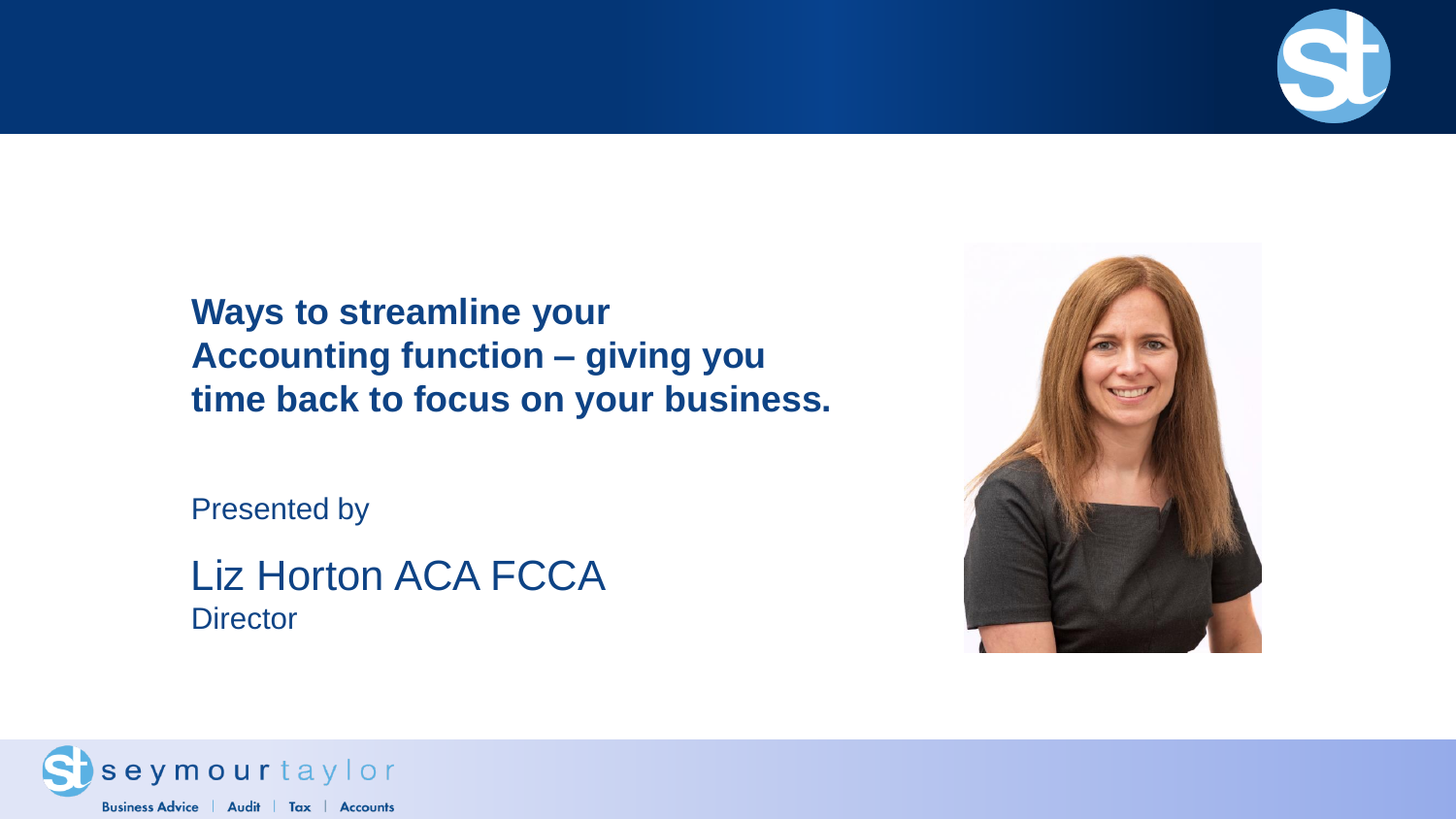# **How many hats will you wearing today?**

- **Cash control**
- **Financial control**
- **Bookkeeping**
- **Credit control**
- **Diary management**
- **Human resources**
- **Recruitment**
- **Receptionist**
- **Marketing**
- **Invoicing**



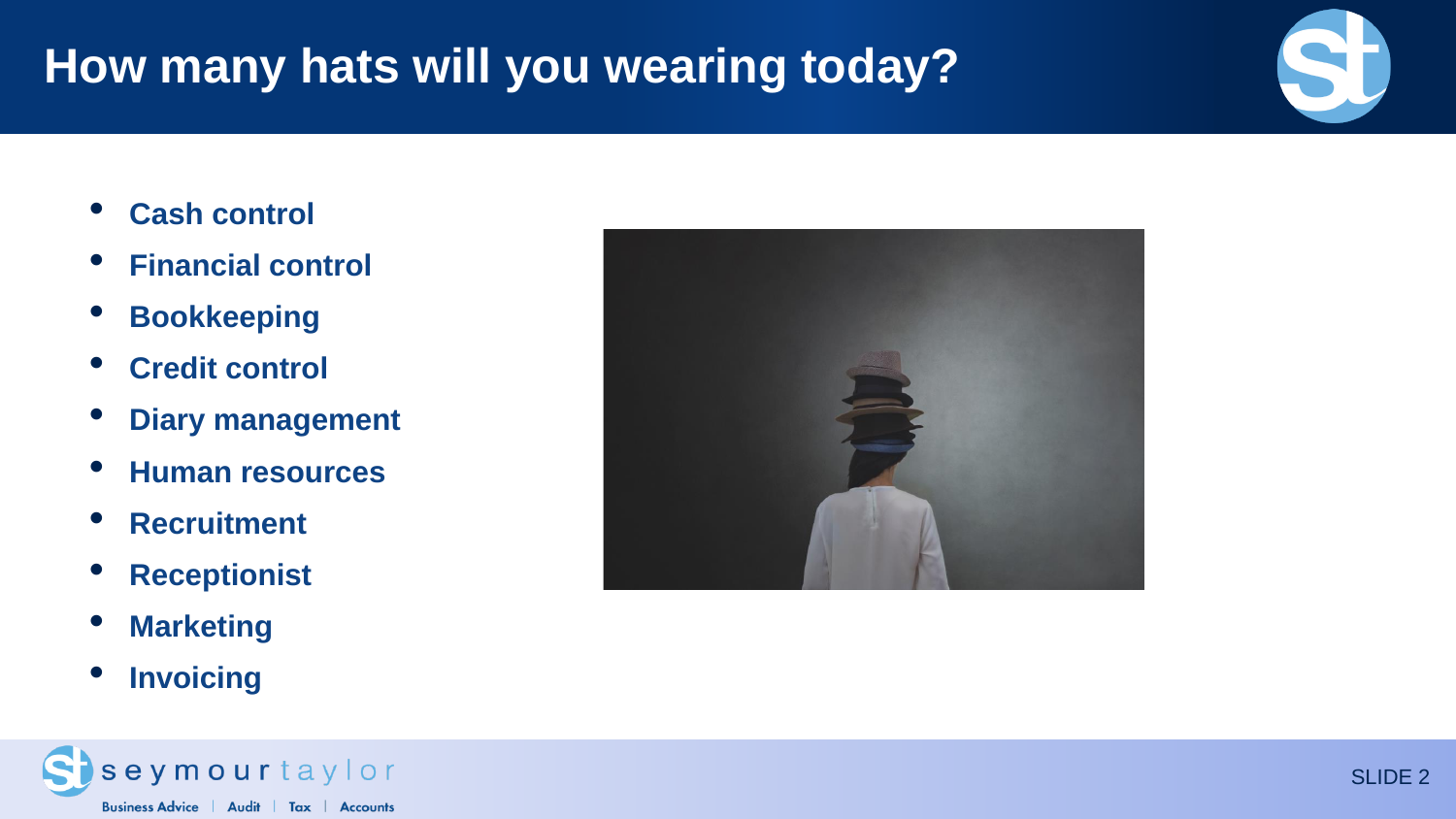# **Should you be doing this?**





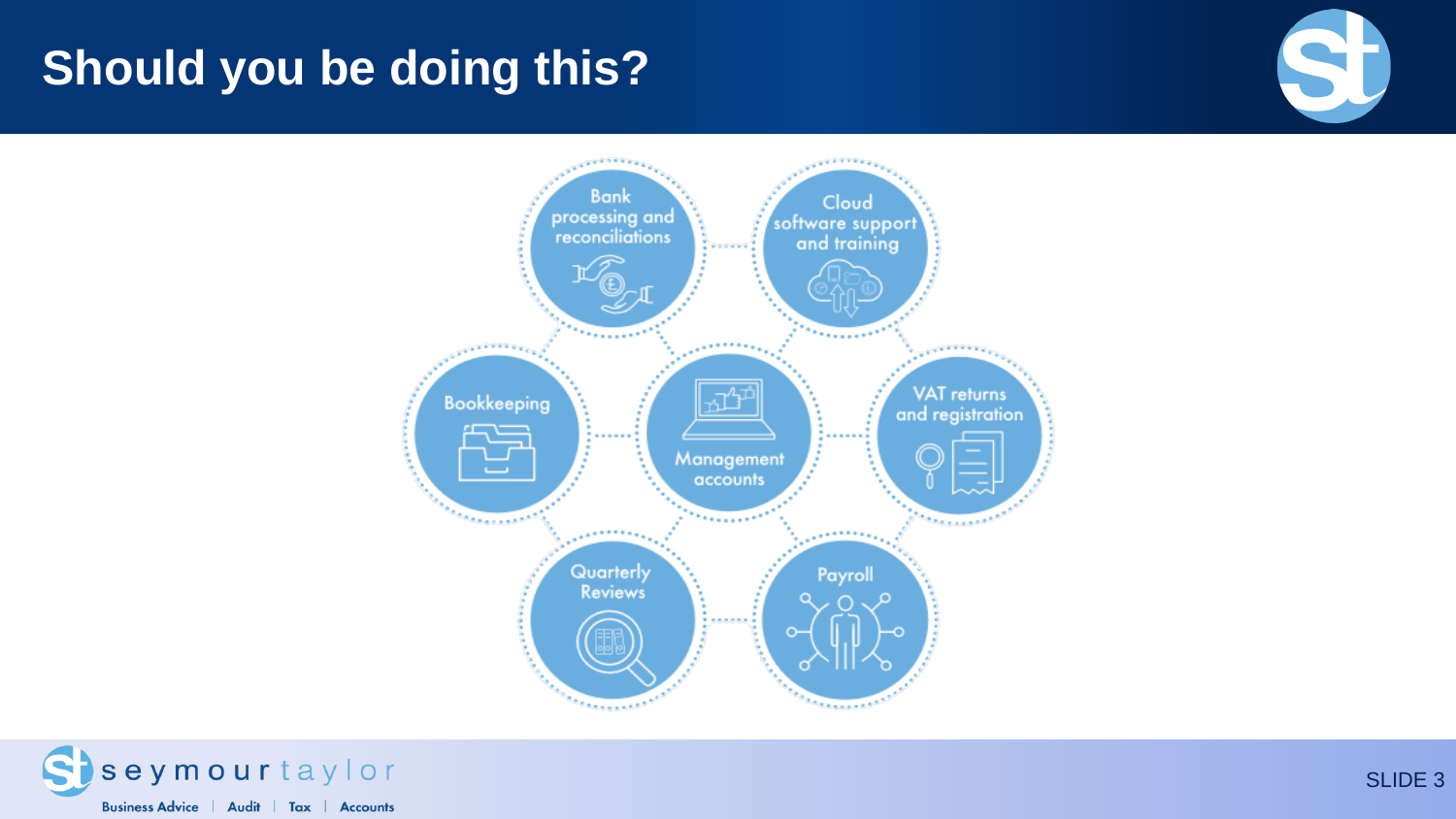# **Digital solutions**

- Digital receipts / incoming receipts
- Digital payments /outgoing payments
- Cloud accounting
- Paperless invoicing
- Expenses
- Perform digital health checks
- Forecasting
- Budgets
- Debtor chasing /credit control
- And more…



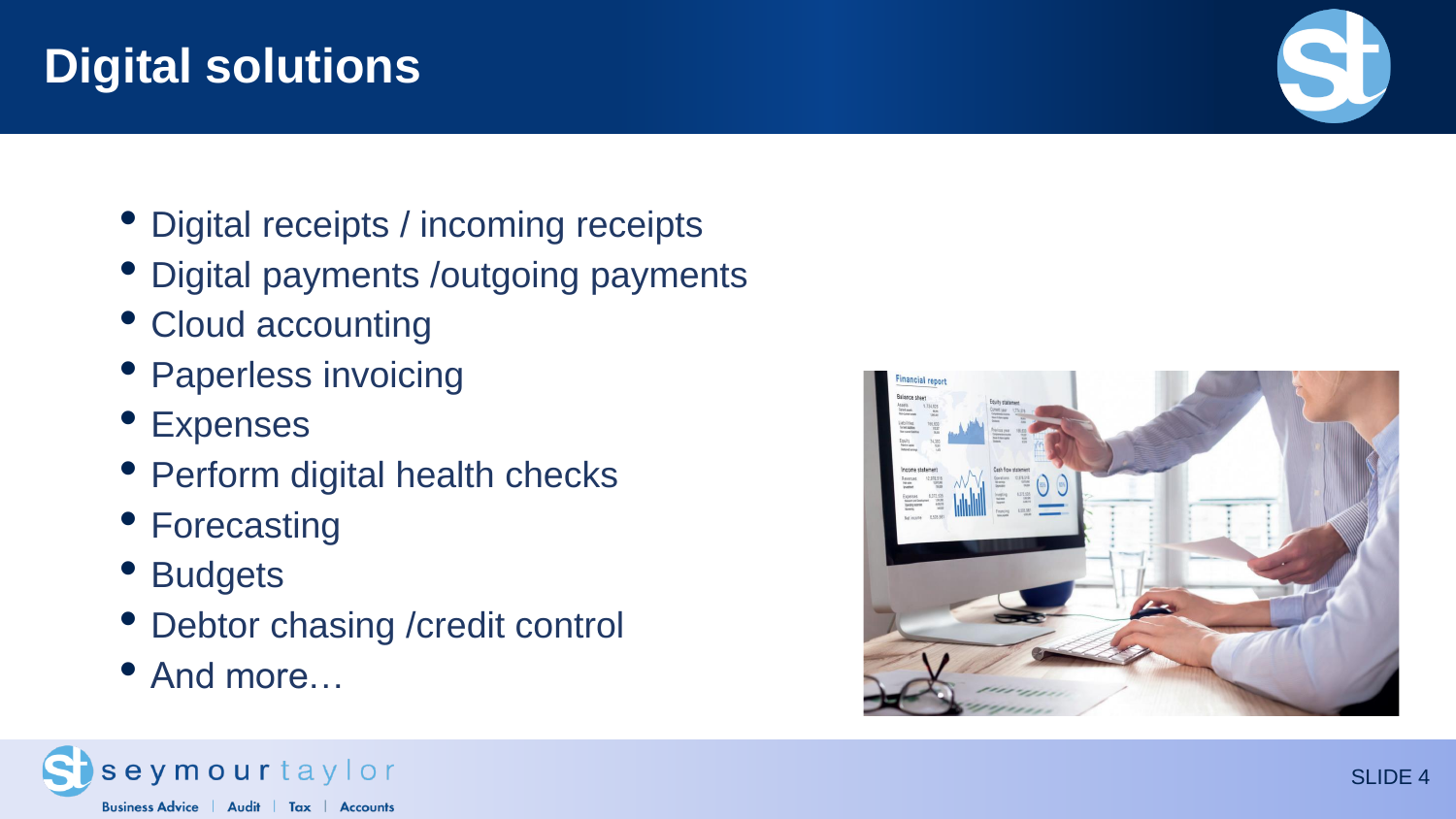## **Choosing the right technology**





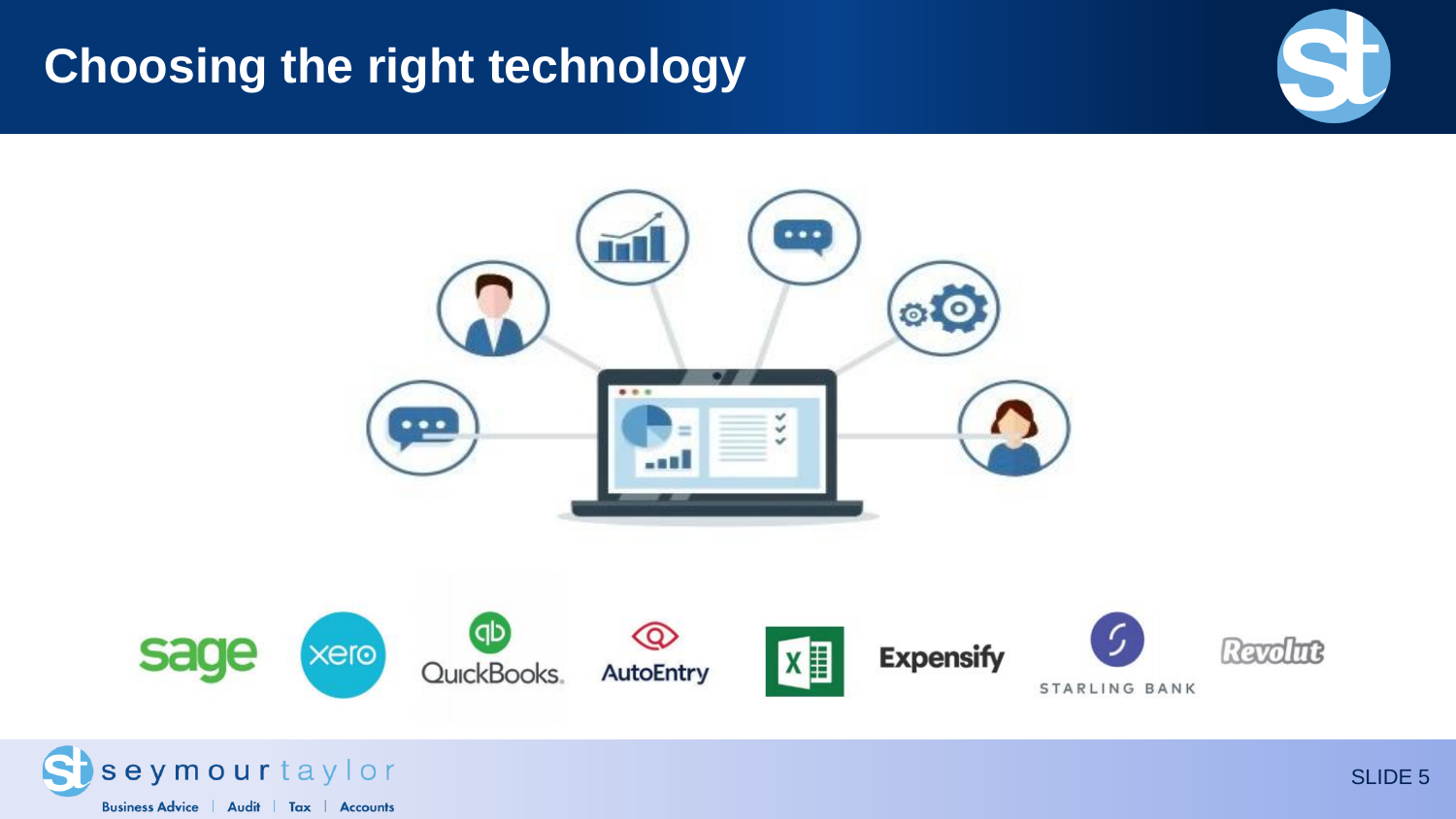**The long term success of any business depends on how it monitors and reacts to change. A key aspect of this is Key Performance Indicators or KPIs :**

- Revenue and turnover growth
- Sources of income
- Revenue concentration
- **Profitability over time**
- Working capital





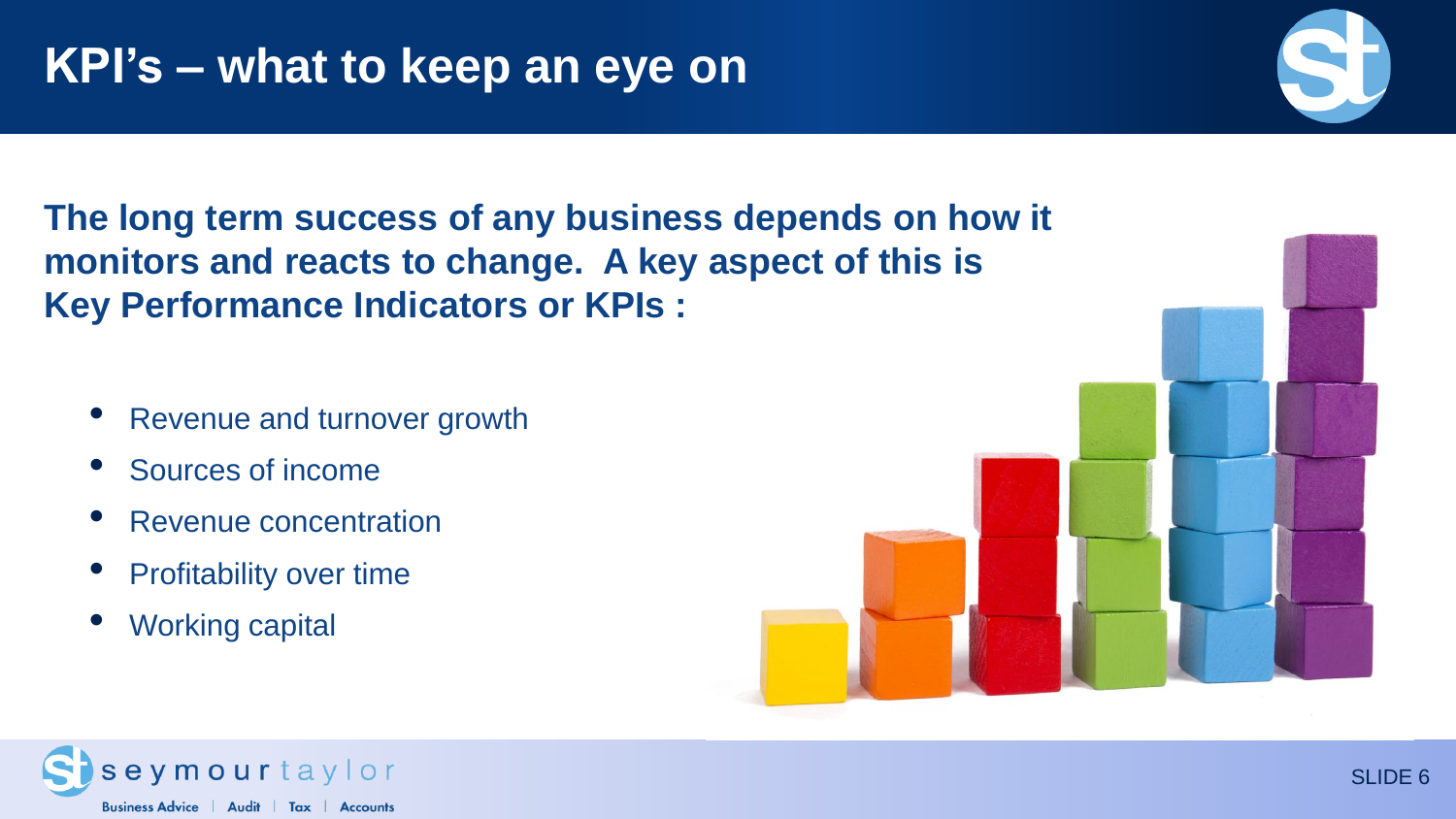





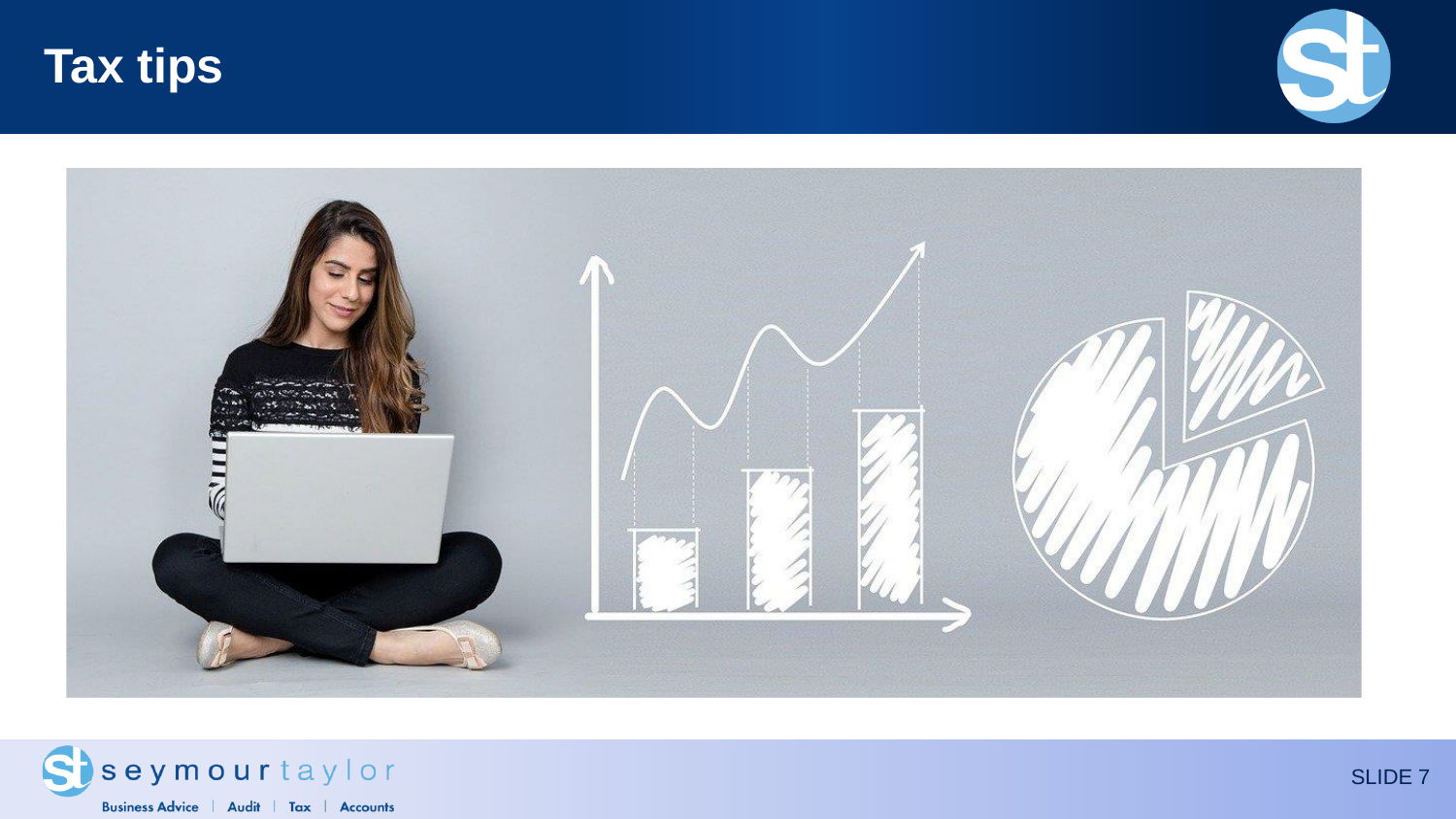#### **Personal Tax**

- Personal allowance
- Marriage Allowance
- High Income Child Benefit tax charge
- Savings allowance
- Dividend allowance
- Trading allowance
- Property allowance
- Capital gains annual exemption
- Business asset disposal relief
- Use of home as office





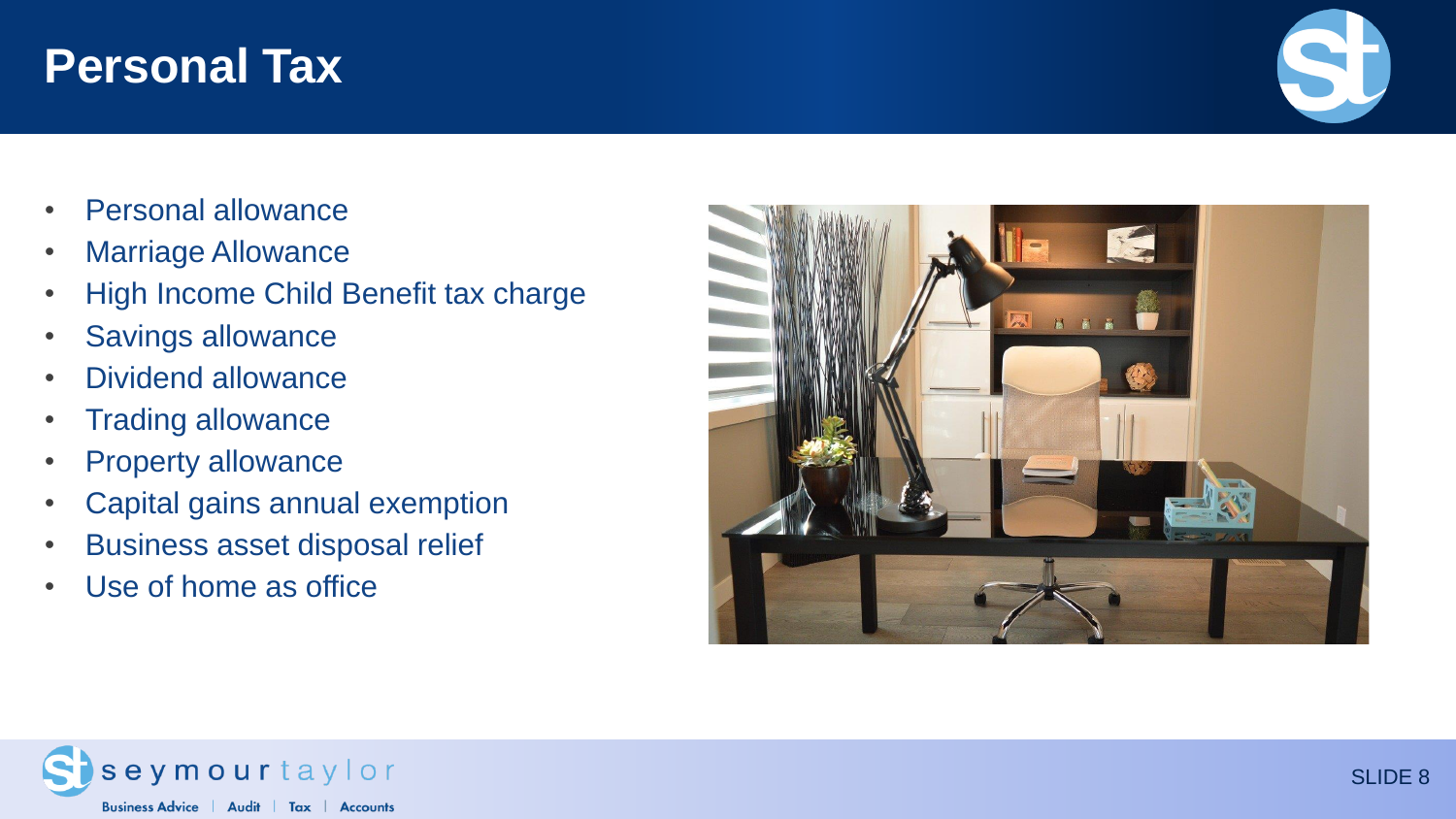# **Company tax and employees**

- Mobile phones
- Electric cars
- **Pension**
- Life and permanent health insurance
- Working from home allowances
- Cycle to work scheme
- **Trivial benefits**
- Staff entertaining



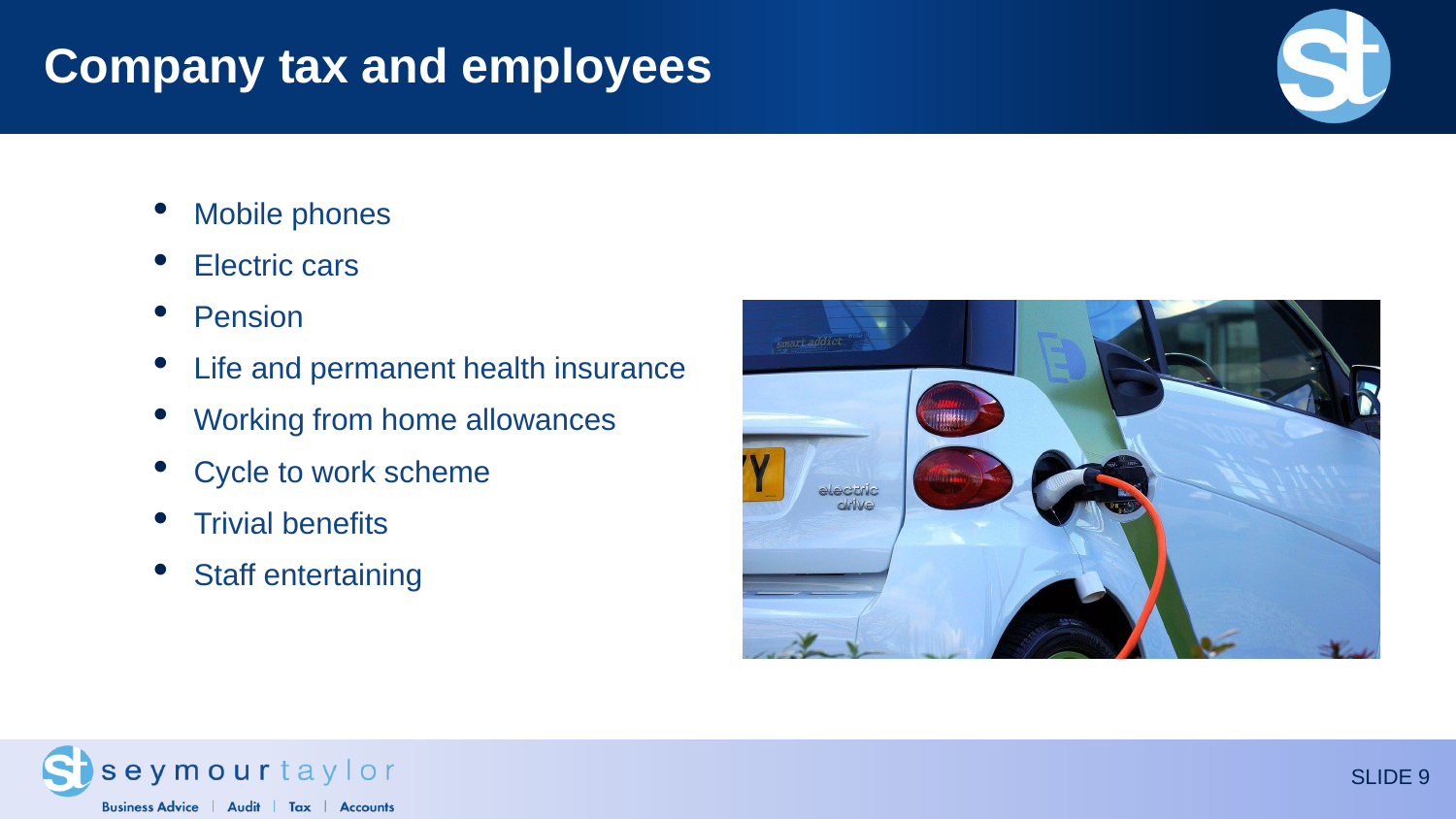### **Capital expenditure**

- AIA (Annual Investment Allowance) 100%
- WDA (Writing Down Allowance)
	- Main rate pool 18%
	- Special rate pool 6%
	- Single assets pool 18% or 6%
	- SBA now 3% straight line
- Super deduction From 1 April 2021 until 31 March 2023, companies investing in qualifying new plant and machinery assets will be able to claim:
	- a 130% super-deduction capital allowance on qualifying plant and machinery investments
	- a 50% first-year allowance for qualifying special rate assets



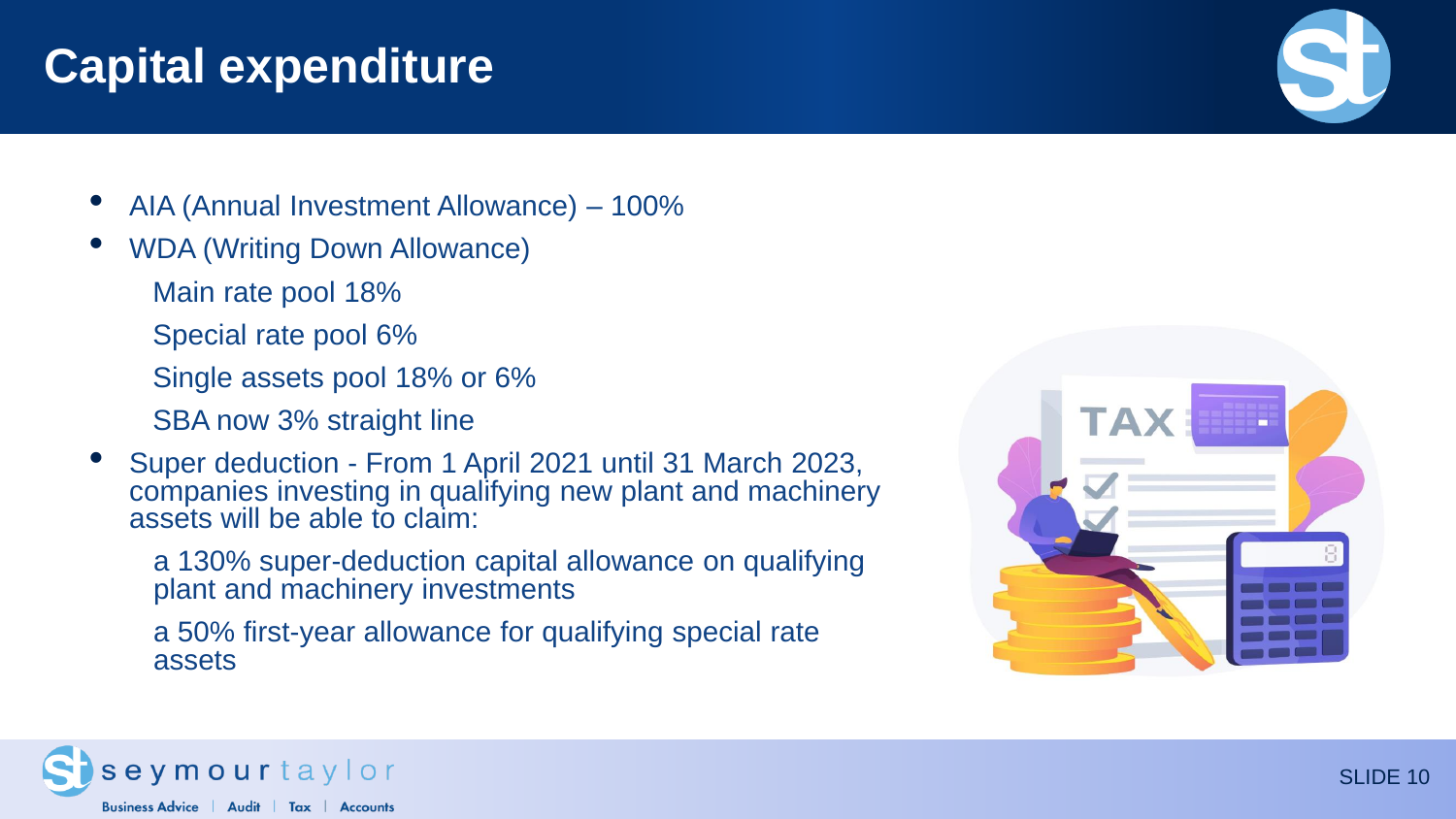#### **Your chance to ask us**